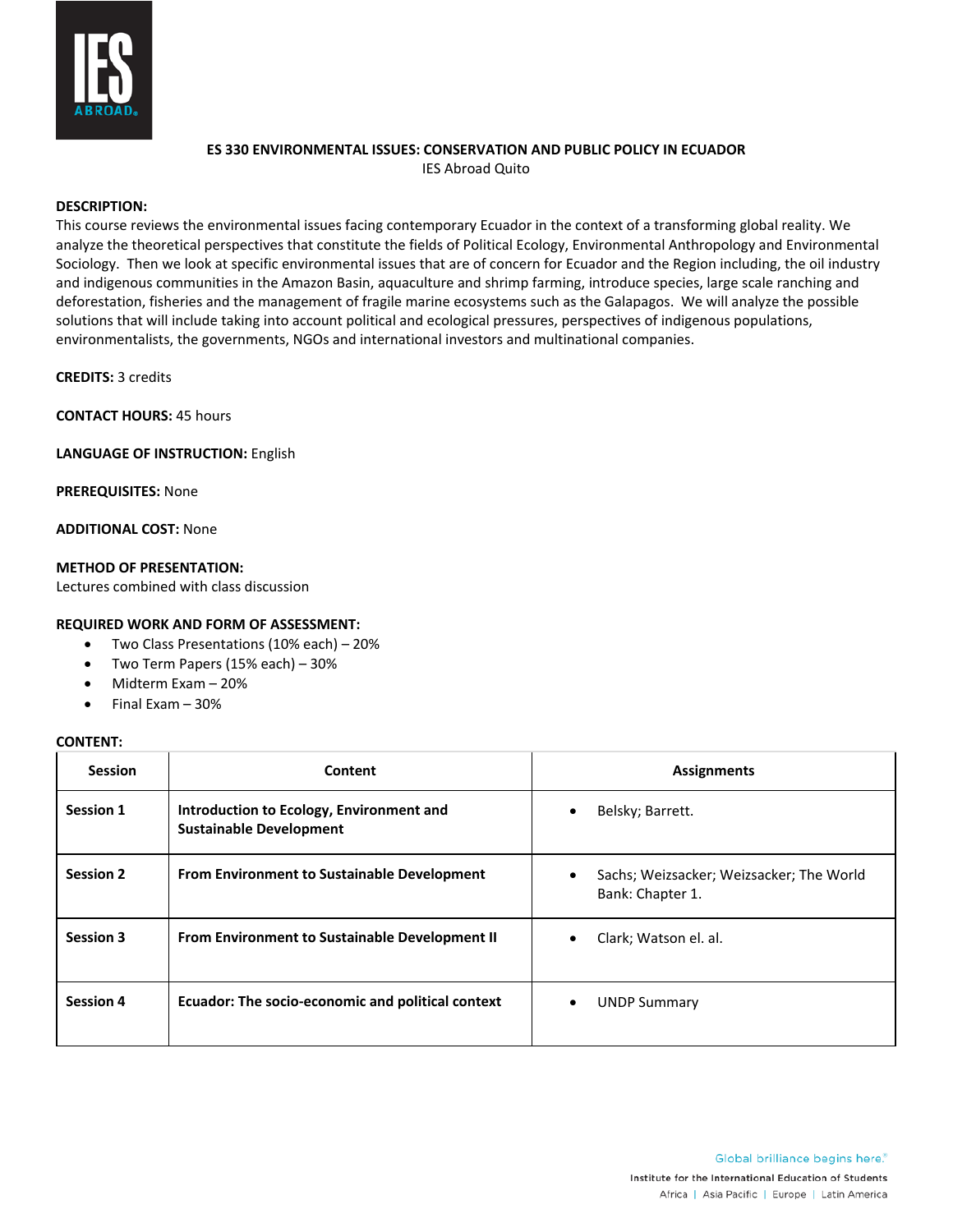

| <b>Session</b>    | Content                                                                                                                       | <b>Assignments</b>                                                                                                                                                                                       |
|-------------------|-------------------------------------------------------------------------------------------------------------------------------|----------------------------------------------------------------------------------------------------------------------------------------------------------------------------------------------------------|
| <b>Session 5</b>  | The Local Environmental Issues: The Amazon Bain<br>and National Politics                                                      | Amazonia: Democracy, Ecology, and Brazilian<br>Military Prerogatives in the 1990s. Frontier<br>Expansion in the Amazon: Balancing<br>Development and Sustainability. Redford,<br>Kent and Allyn Maclean. |
| Session 6         | The Local Environment Issues Oil and Indigenous<br>People                                                                     | Martin, Pamela, Chapter 3 and 4.                                                                                                                                                                         |
| <b>Session 7</b>  | The Local Environmental Issues: The Galapagos                                                                                 | Ruttemberg, Benjamin; Gravez, Vincent.                                                                                                                                                                   |
| <b>Session 8</b>  | The Local Environmental Issues: Shrimp Farming and<br><b>Deforestation</b>                                                    | Marine Shrimp Farming in the Western<br>Hemisphere: Past Problems, Present<br>Solutions, and Future Visions.                                                                                             |
| <b>Session 9</b>  | The local environmental issues: natural reserves and<br>introduced species                                                    | UNESCO. Munasinghe et al.                                                                                                                                                                                |
| <b>Session 10</b> | The local environmental issues: biodiversity and<br>biopiracy                                                                 | Dutfield, Graham. Shiva et al.                                                                                                                                                                           |
| <b>Session 11</b> | Perverse policies and new policy approaches for<br>"development": case studies                                                | The World Bank. Chapters 2 and 3.                                                                                                                                                                        |
| <b>Session 12</b> | Is the environment a competitive edge for investors?<br>The new linkages between the corporate sector and<br>the environment. | Porter et al. Hart, Stuart.                                                                                                                                                                              |
| <b>Session 13</b> | Environment, globalization and trade, a view from<br>developing countries                                                     | Daly, Herman. Vaughan, Scott.                                                                                                                                                                            |
| <b>Session 14</b> | New approaches to sustainable development.<br><b>Conclusions and Recommendations.</b>                                         | Sen, Amartya. Introduction, Chapters 1 and 2                                                                                                                                                             |

## **REQUIRED READINGS:**

- Barrett, Gary W. and Eugene P. Odumuch. The Twenty-First Century: The World at Carrying Capacity.
- Belsky, Jill M. Beyond the Natural Resource and Environmental Sociology Divide: Insights from a Transdisciplinary Perspective.
- Burke, Pamela. Transnational Advocacy Networks in the Ecuadorian Amazon. Chapter 4.
- Clark, William C. A. Transition Toward Sustainability.
- Daly, Herman. Free Trade: the Perils of Deregulation.
- Dutfield, Graham. What is Biopiracy?
- Gravez, Vincent. Report of the Present Conditions of the Fishing Sector of Isabela (Galapagos).
- Hart, Stuart. The Fortune at the Bottom of the Pyramid.
- Jeffrey, Kent. Rescuing the Oceans.